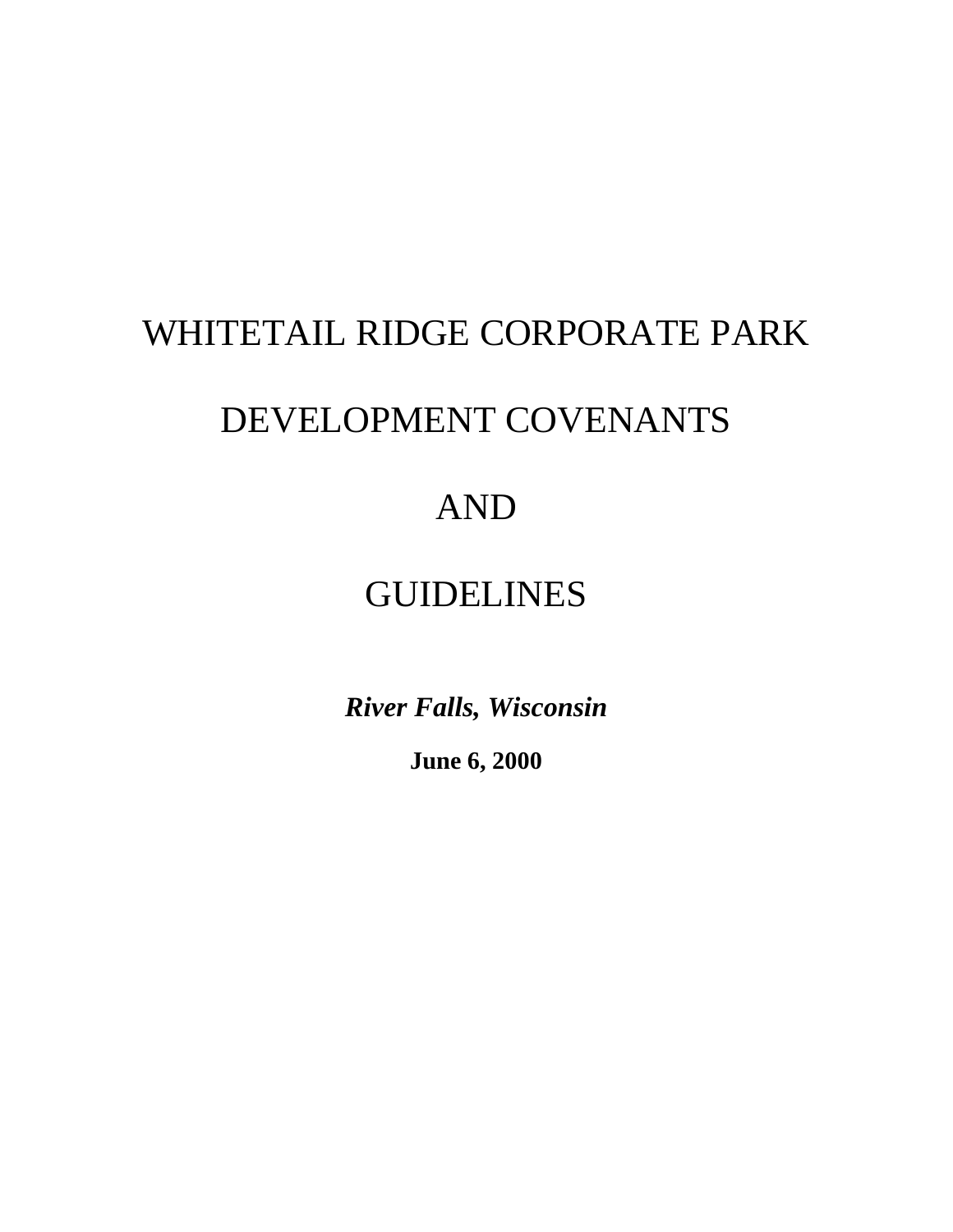# **RIVER FALLS WHITETAIL RIDGE CORPORATE PARK DEVELOPMENT COVENANTS AND GUIDELINES**

# **I. OBJECTIVES**

River Falls Corporate Park is being developed to provide options for manufacturing companies and professional offices seeking high visibility, high value, convenient, and affordable locations to meet strategic objectives and to provide a pleasant and productive working environments, within the Twin Cities metropolitan area while preserving the rural and natural character of the local environment.

River Falls Corporate Park is a venture of the City of River Falls aimed at creating new employment opportunities, additional property valuation, diversification of the local economic base, and expansion of the City's reputation as an excellent business location.

# **II. GENERAL DECLARATION**

Covenants and guidelines set forth for the River Falls Corporate Park are in furtherance of a specific plan to encourage consistent and compatible development of the subject property and are established for the purpose of enhancing and protecting the value, desirability, and attractiveness of the subject property. Covenants and guidelines shall run with all of the subject property for all purposes and shall be binding upon and inure to the benefit of the City and all property owners, occupants, and their successors in interest.

All lots in the Park shall be subject to all easements, buffers, common areas, green areas, streets, areas dedicated to the public, and other restrictions shown on Certified Survey Maps or plats for the Park, and all conveyances of lots shall be subject to same.

# **III. GOVERNANCE**

River Falls Corporate Park is a venture of the City of River Falls and is managed by the River Falls Economic Development Corporation (RFEDC), which is primarily responsible for Park planning and development, marketing, development agreements terms and conditions, and tenant relations. All development agreements shall be approved by the RFEDC Board of Directors and the Common Council.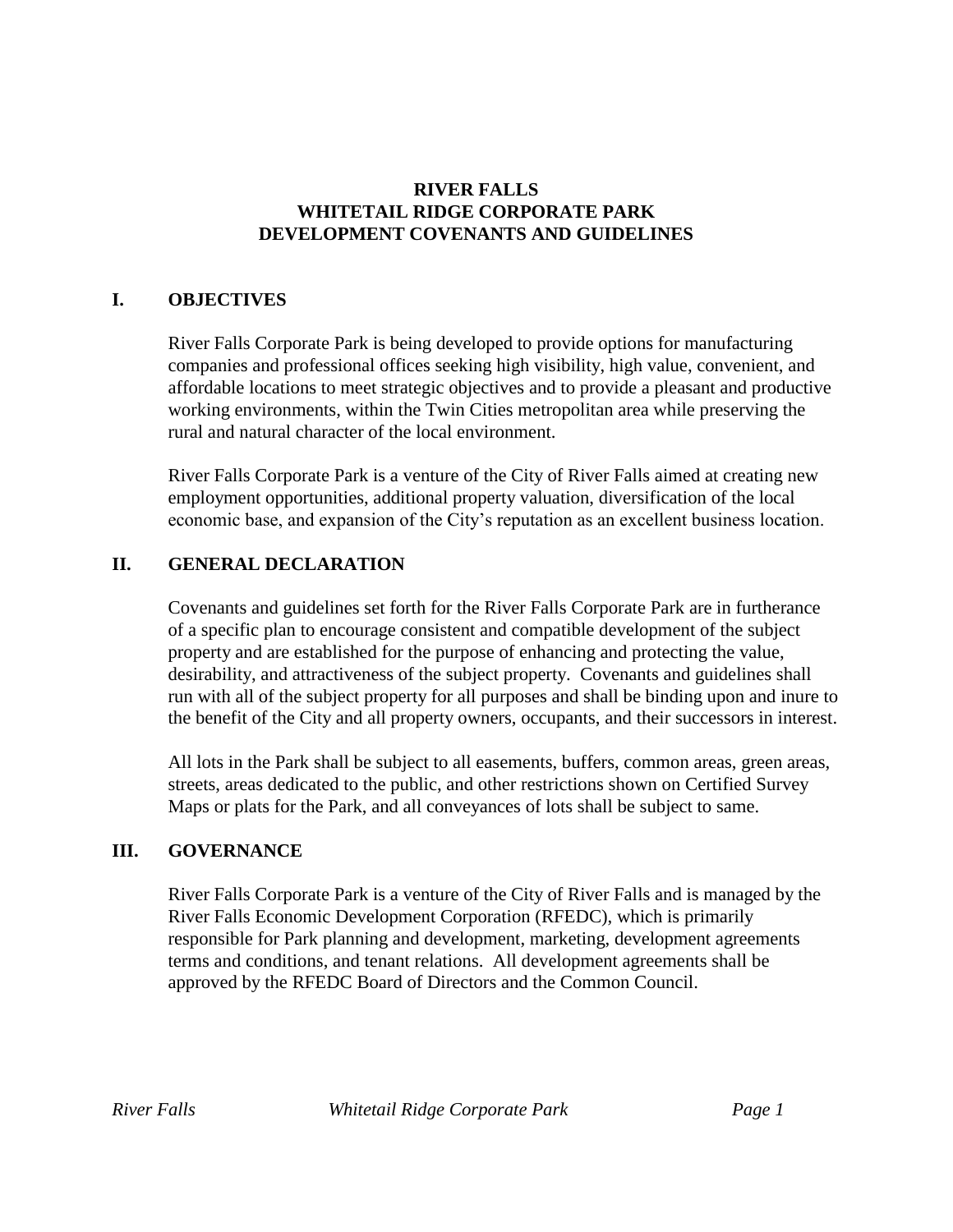# **IV. REGULATION OF USES**

#### A. Permitted Primary Uses

It is the intention of RFEDC to encourage a mix of Manufacturing, Distribution, including Distribution with a showroom to the Trades (except as prohibited below), research and development, experimental and testing laboratories, engineering, and professional office uses as permitted by zoning. All proposed uses shall be evaluated based upon criteria established by the RFEDC or the Common Council upon advice of the Plan Commission. Said criteria shall take into consideration the impacts the proposed use shall have upon the community and the Park. Such criteria may include both qualitative and quantitative factors and/or Performance Standards which will allow the RFEDC to carry out the terms of its Management Agreement with the City of River Falls and further to evaluate the potential impact of a use or facility on utilities, roads, the Park's mix of existing uses, the local economy and the natural environment. In order to accommodate permitted uses in an orderly manner, the RFEDC and the City of River Falls further impose a separation of light industrial (Phase I) and transitional industrial/business (Phase II) uses within the park limits as designated by the adopted official Whitetail Ridge Corporate Park map of the City of River Falls. Review and approval of the location of uses will be at the discretion of the Architectural Review Committee. All approved uses shall respect the unique nature of the entire setting. All uses shall demonstrate a positive relationship between the cost of the community's investment in developing the Park and the benefits provided by the use prior to a Development Agreement being submitted to the Common Council.

Businesses that are considered to be amenities specifically contributing to the mix of River Falls Corporate Park features and/or services, including but not limited to health clubs, child care facilities, lending institutions/automated teller machines, worker training and other educational centers, government offices, corporate offices and communication centers (but specifically excluding retail operations, restaurants and drive-in or drive through eating facilities and theaters) may be considered for inclusion in the Park and shall be evaluated as to the supportive function provided to the primary land uses. Such uses shall be evaluated in an inclusionary manner on the basis of their importance and necessity to the primary land uses.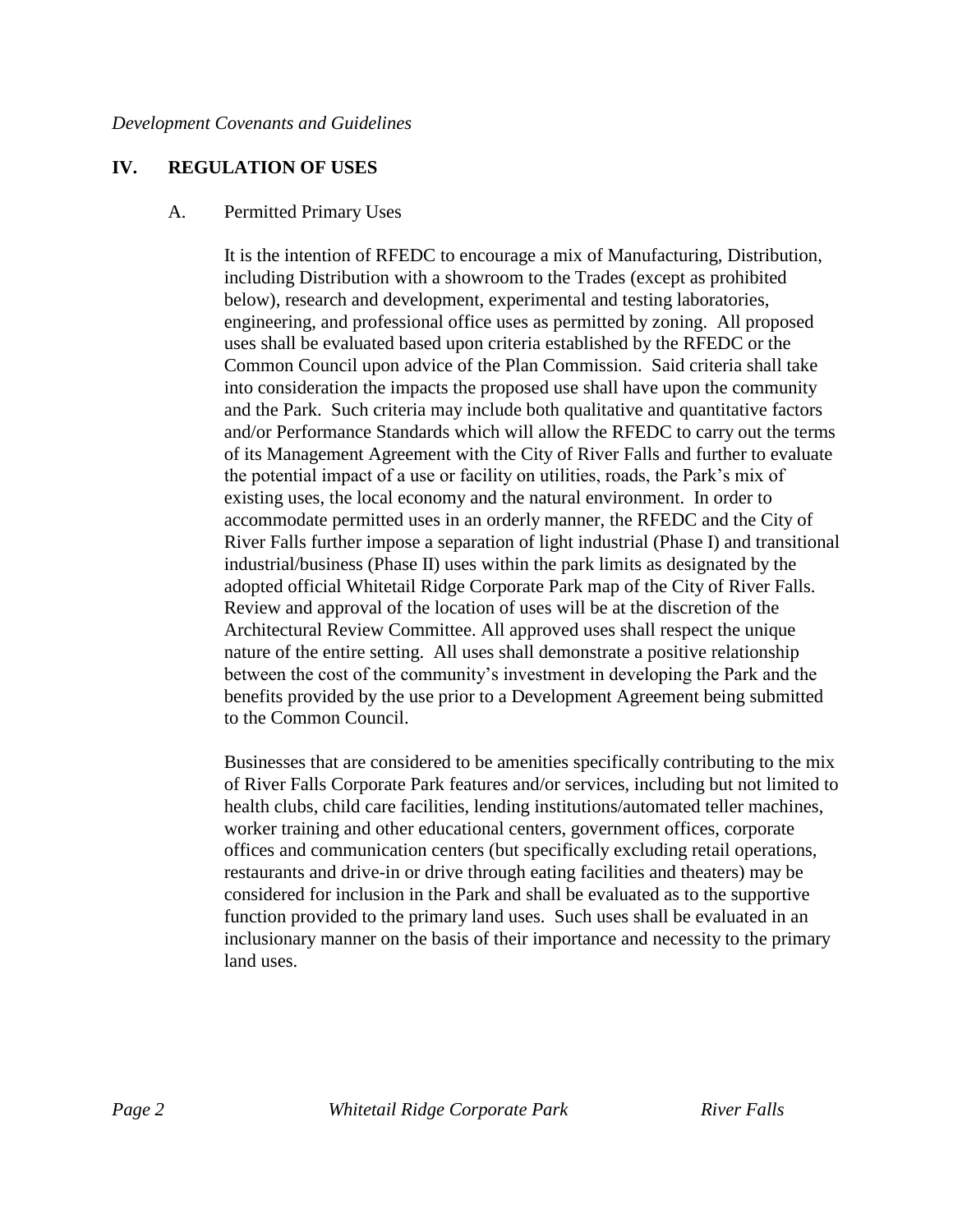# B. Prohibited Primary Uses

The uses, which are permitted under the I-1 District, which shall be prohibited within the Whitetail Ridge Corporate Park shall include but not limited to: truck terminals; motor vehicle repairing or maintenance facilities; primary warehouses or storage yards; electrical generating operations; heavy equipment repair and storage; feed stores; freight terminals and yards; mobile home sales; petroleum refining; mineral extraction; rendering, distilling; disposal, or incinerator operations; smelting of primary ores for metal extraction; parking lots or service operations not permitted above. Uses which pose an unreasonable risk of hazard, including fire, explosion, or the emission of odor or toxic gases shall be prohibited. The RFEDC or the Common Council upon advice of the Planning Commission may establish criteria and/or Standards in addition to those contained herein in order to fully evaluate any use in order to determine if it shall be prohibited.

# C. Condition of Property

All properties shall be kept in a safe, clean, and wholesome condition. Owners and tenants must comply at all times and at their own expense with all applicable governmental, health, fire, and safety ordinances, regulations, requirements, and directives. Regular and frequent removal of and proper disposal of any industrial waste, by-products or rubbish accumulating on each lot is required.

# D. Maintenance and Repairs

All lots and improvements shall be constructed, kept, and maintained by the owner or occupant in first class condition, repair, and appearance. All repairs, alterations, replacements, or additions to improvements shall be at least equal to the original work in class and quality.

E. Refuse Collection Areas

All outdoor refuse collection areas shall be screened by a constructed wall of durable material not less than six (6) feet in height. All areas shall have concrete floors and shall be sufficient in size to contain all refuse generated on each lot. No refuse collection areas shall be permitted between a street and a front of a building unless Architectural Review Committee - approved Screening and landscaping is provided.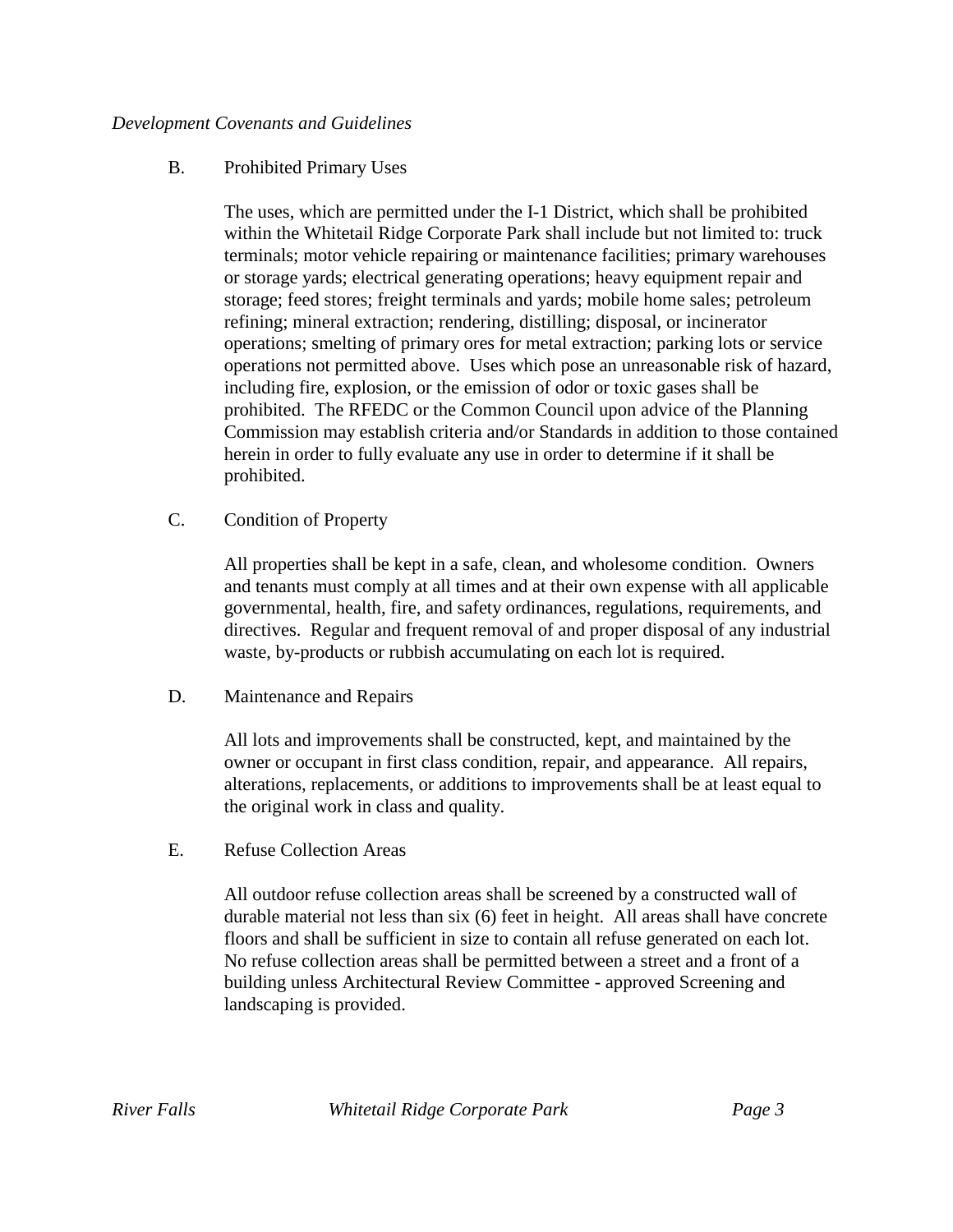F. Public Utilities

No improvements, additions, or other changes to public utilities are permitted without the consent of the appropriate Utility authorities prior to construction or implementation.

G. Utility Lines and Antennas

Underground or concealed placement only, except that temporary placement of above ground utilities is permitted during reasonable construction periods. Antennas necessary for the conduct of business may be erected only with the approval of the Architectural Review Committee. Antennas that present a cluttered roof view, that detract from the Park atmosphere, or that interfere with the operations of other owners in the Park are not permitted. The Architectural Review Committee shall be the final authority with respect to location and shall consider the Master Site Plan in its decision.

H. Excavation

Not permitted except in connection with construction of improvements. All exposed openings shall be backfilled and disturbed ground re-graded, leveled, and restored to original condition or landscaped in accordance with an approved plan and in accordance with Erosion Control of the River Falls City Ordinances. Only clean fill material shall be permitted. Construction or demolition debris or other rubbish is not permitted.

# **V. DEVELOPMENT STANDARDS**

A. Setbacks

Minimum Setbacks are as follows:

| Phase I - Industrial       | Front Yard | 45 feet |
|----------------------------|------------|---------|
|                            | Side Yard  | 20 feet |
|                            | Rear Yard  | 40 feet |
| <b>Phase II - Business</b> | Front Yard | 40 feet |
|                            | Side Yard  | 20 feet |
|                            | Rear Yard  | 20 feet |

Sufficient setbacks shall be required to allow for access by emergency vehicles around all buildings and structures. Setbacks may vary according to the layout of

*Page 4 Whitetail Ridge Corporate Park River Falls*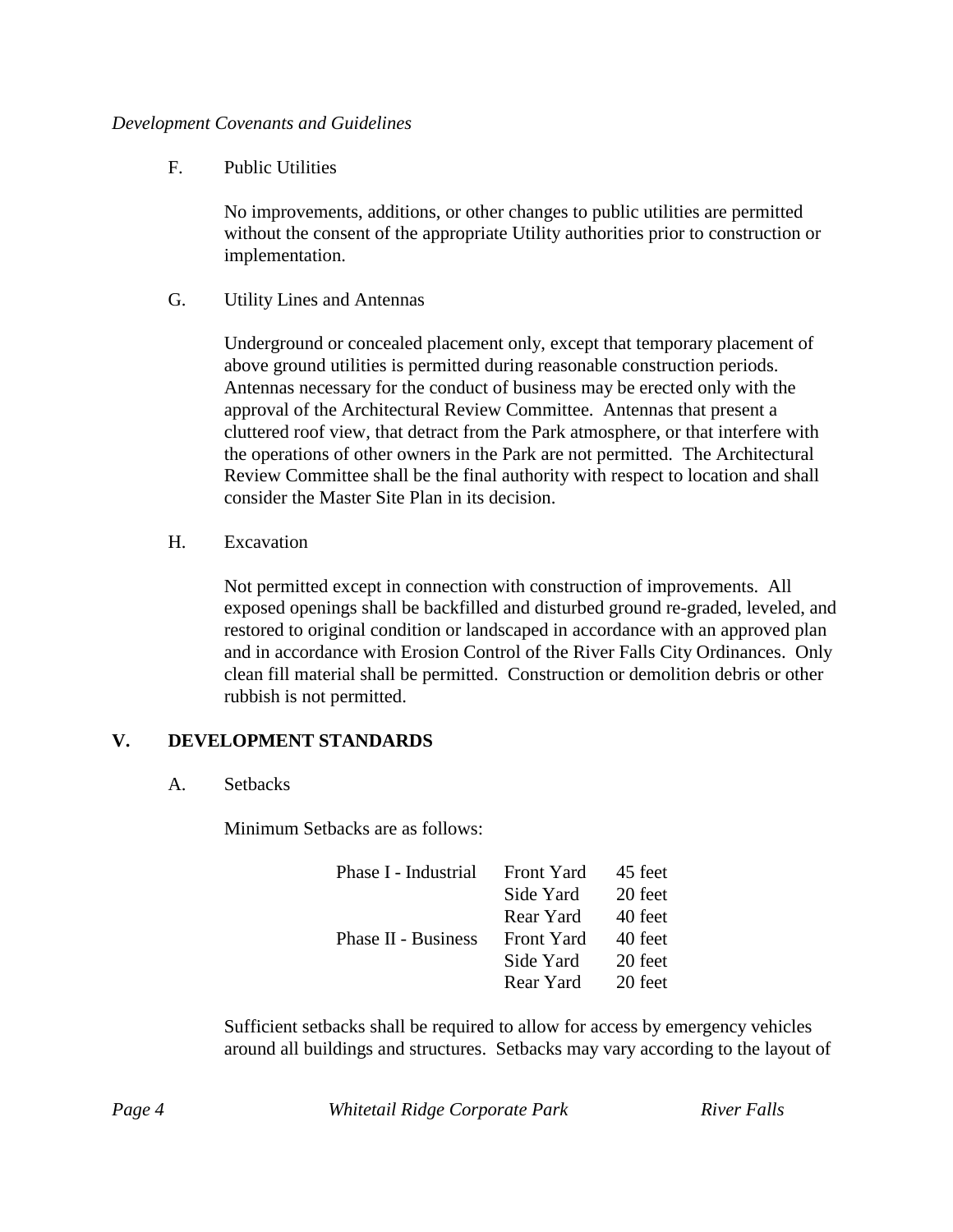the lot upon which the primary and accessory uses are located and only based upon sound environmental and site planning criteria and standards applied to the proposed use. Criteria shall include the need for buffering via berms and landscape materials, adjacent lots, buildings and structures, utilities, vegetated areas and steep slopes. Exceptions to setback requirements include landscaping, sidewalls, steps, paving, planters, fences, and utilities. Any land uses not covered within this section shall be administered by the requirements of the zoning code of the City of River Falls.

B. Site Coverage (building density)

The building-to-site ratio shall not exceed 50% of site coverage, and total site coverage including all buildings and paved areas shall not exceed 70% of gross lot area. A minimum of 30% of the site shall be devoted to green area. If coverage of the site by impervious surface exceeds 15% or standards contained in or adopted pursuant to the adopted Surface Water Management Plan of the City of River Falls, on-site mitigation measures must be employed and incorporated into the site plan.

C. Minimum Lot Size

Minimum lot size for Phase I shall be 5 acres. Minimum lot size for Phase II shall be 2 acres. The River Falls Economic Development Corporation and the Architectural Review Committee reserves the right to approve smaller parcels provided sound design and environmental or site conditions are provided in each site plan.

D. Minimum Building Size

Minimum building size shall be as follows:

Phase I - (Ind) 25,000 gross sq. ft. \*\* Phase II - (Business) 5,000 gross sq. ft.\*\*

\*\* Please note: the Whitetail Ridge Corporate Park may allow the development of multiple-tenant facilities through the use of zero-lot lines contingent upon the overall structure meeting the minimum building size requirements of these covenants upon approval by the Architectural Review Committee.

E. Building Heights

35' maximum or as permitted by zoning. Higher buildings may be permitted if approved by the Architectural Review Committee, considering setback criteria;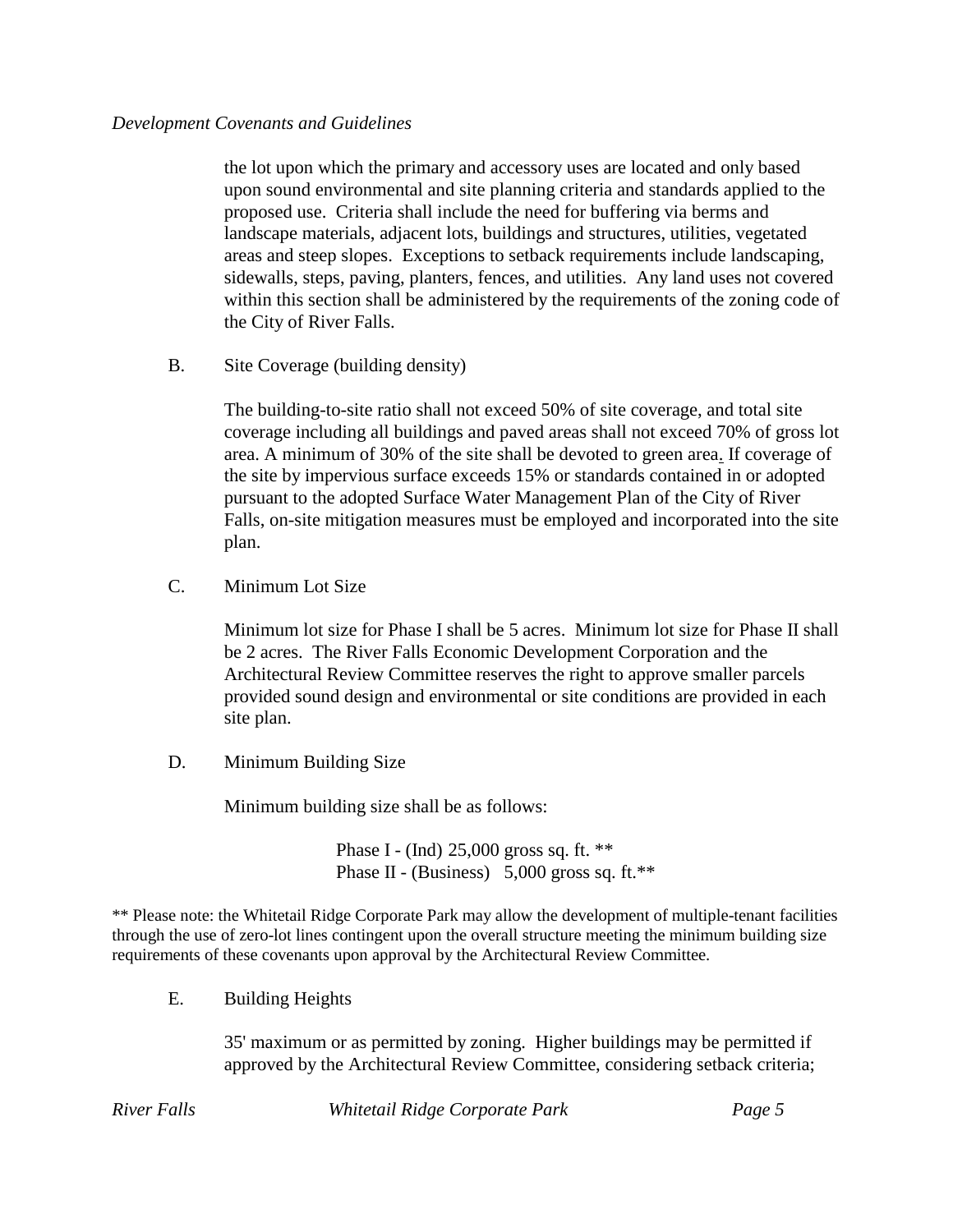avoidance of excessive density; impact on other properties; impervious surface and stormwater management impact; and fire protection needs. In such cases, the City of River Falls will have final reviewing authority through variance procedures. Structures higher than 20 feet shall contain architectural features designed to punctuate the facade of the building and bring the structure into a unified relationship with its surroundings. Suitable elevation drawings shall be prepared to evaluate the scale and impact of such structures.

# F. Construction Materials

One dominant material should be selected and expressed with its own natural integrity. Materials which convey permanence, substance, timelessness, and restraint are required. Low maintenance should be a major consideration. Materials shall blend with those existing in the adjacent area of the Park. Preengineered metal buildings featuring predominantly painted exteriors are strongly discouraged. Corrugated metal-sided buildings shall not be approved. Owners considering metal-sided buildings, or predominantly painted exterior treatments should consult the Architectural Review Committee in the conceptual design stages. Considerations shall be given to metal-sided buildings with brick-fascia improvements upon review by committee.

# G. Signage

All signs must be approved by the Architectural Review Committee. No rooftop or pylon signs, fluorescent colors, flashing lights, or moving signs are permitted. Exterior lighting fixtures are not permitted unless the light source (e.g. the fixture) is not visible from roadways. A maximum area of 80-sq. ft. is permitted with a maximum height of 8 feet. Signs advertising products or services other than those produced or provided on the premises or by affiliates are prohibited.

# H. Lighting

All lighting potentially visible from an adjacent street except for bollard lighting less than 42" high, shall be indirect or shall incorporate a full cut-off shield-type fixture. Lighting fixtures for parking areas, access drives, and internal vehicle circulation areas shall be a zero cutoff. The parking lot illumination level shall achieve a uniformity ratio of 3 to 1 (average to minimum) with a maintained average of 1 foot-candles and a minimum of 0.3 foot-candles. Service area lighting shall be contained with the service yard's boundaries and enclosure walls. The light source should not be visible from the street. Building illumination and architectural lighting shall be indirect in character.

*Page 6 Whitetail Ridge Corporate Park River Falls*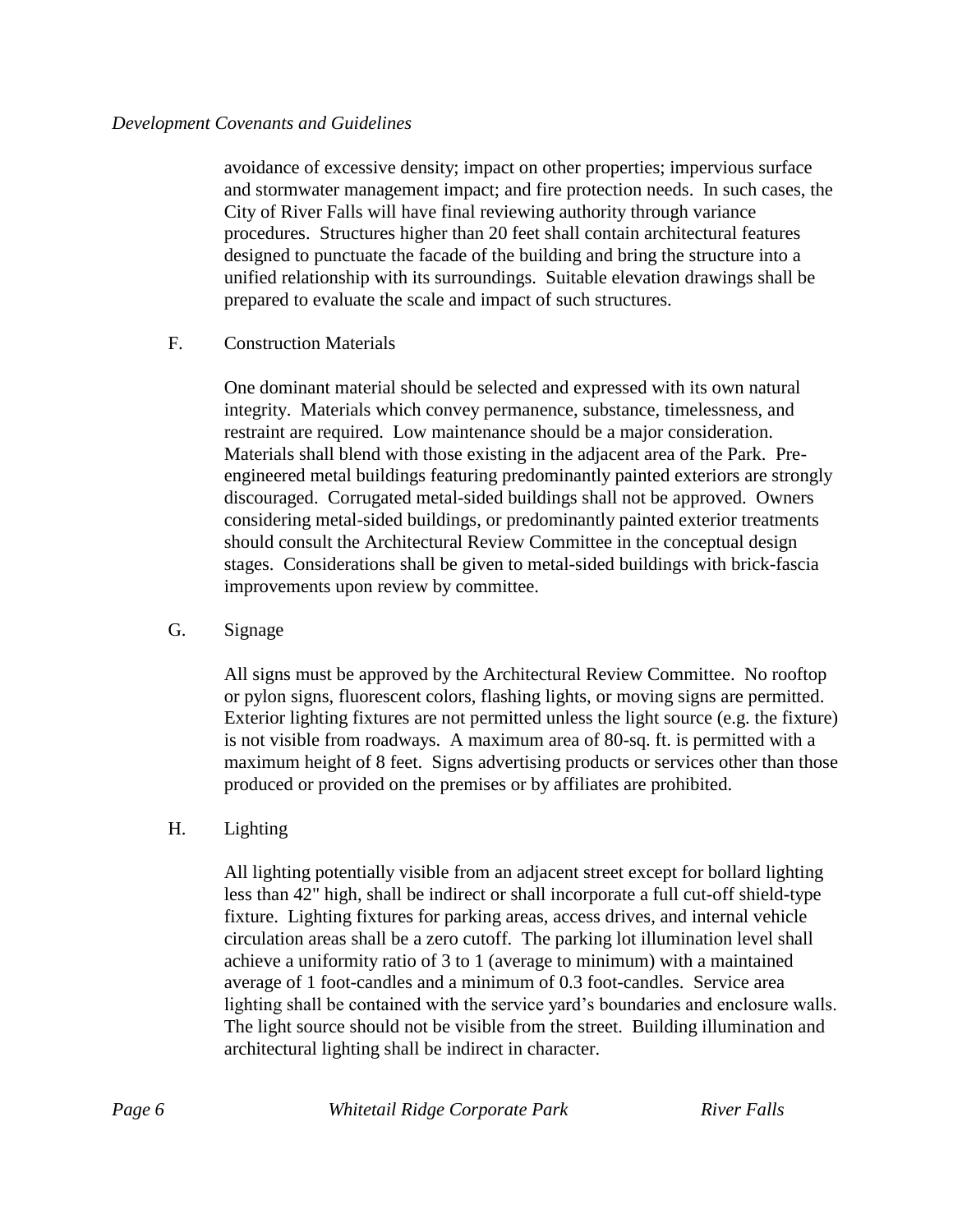## I. Parking

All driveways and parking areas shall be surfaced with asphalt or concrete paving, and curbed with cast-in-place barrier concrete curbs. Temporary exceptions may be granted by the Architectural Review Committee when appropriate for plans that incorporate phased construction. Parking areas shall have painted stalls, divider lines and directional arrows as needed for the protection and designation of vehicular traffic patterns. No on-street parking is permitted. Separate areas shall be designated for automobile parking and loading/commercial/storage uses.

Island plantings of overstory trees, that in 15 years, will achieve 30 % shading of parking lot areas, are required for parking areas accommodating more than 20 vehicles. Species of trees and spacing will be reviewed by the Architectural Review Committee.

All parking areas shall be screened from road right-of-way and adjacent sites by earth berms and evergreen plantings to assure that the visual and negative environment effects of large paved areas and standing automobiles is minimized and that the effect of the natural landscape and the architecture dominates. Boulevard islands shall be utilized whenever possible to minimize potential thermal impacts.

J. Loading and Storage

No materials, supplies or equipment shall be stored in any area on a lot except inside a closed building or behind a visual barrier screening such areas from the view of adjoining properties and public streets within the side or rear yard areas. Garbage and refuse containers shall be concealed from the view of adjoining properties and public streets by means of screening walls that complement the exterior of the adjoining building. Loading areas are permitted on building sides facing public streets, provided they are recessed or architecturally treated to integrate this function with both the building and the site.

#### K. Landscaping

All areas on any lot not used for buildings, storage, parking, walkways, access roads, or loading areas shall be suitably graded and drained, seeded or sodded grass, and maintained and landscaped with greens and shrubs so as to provide a park-like setting and to screen parking and road areas. Grounds of all lots shall be constructed and landscaped so as to be accessible to persons with disabilities.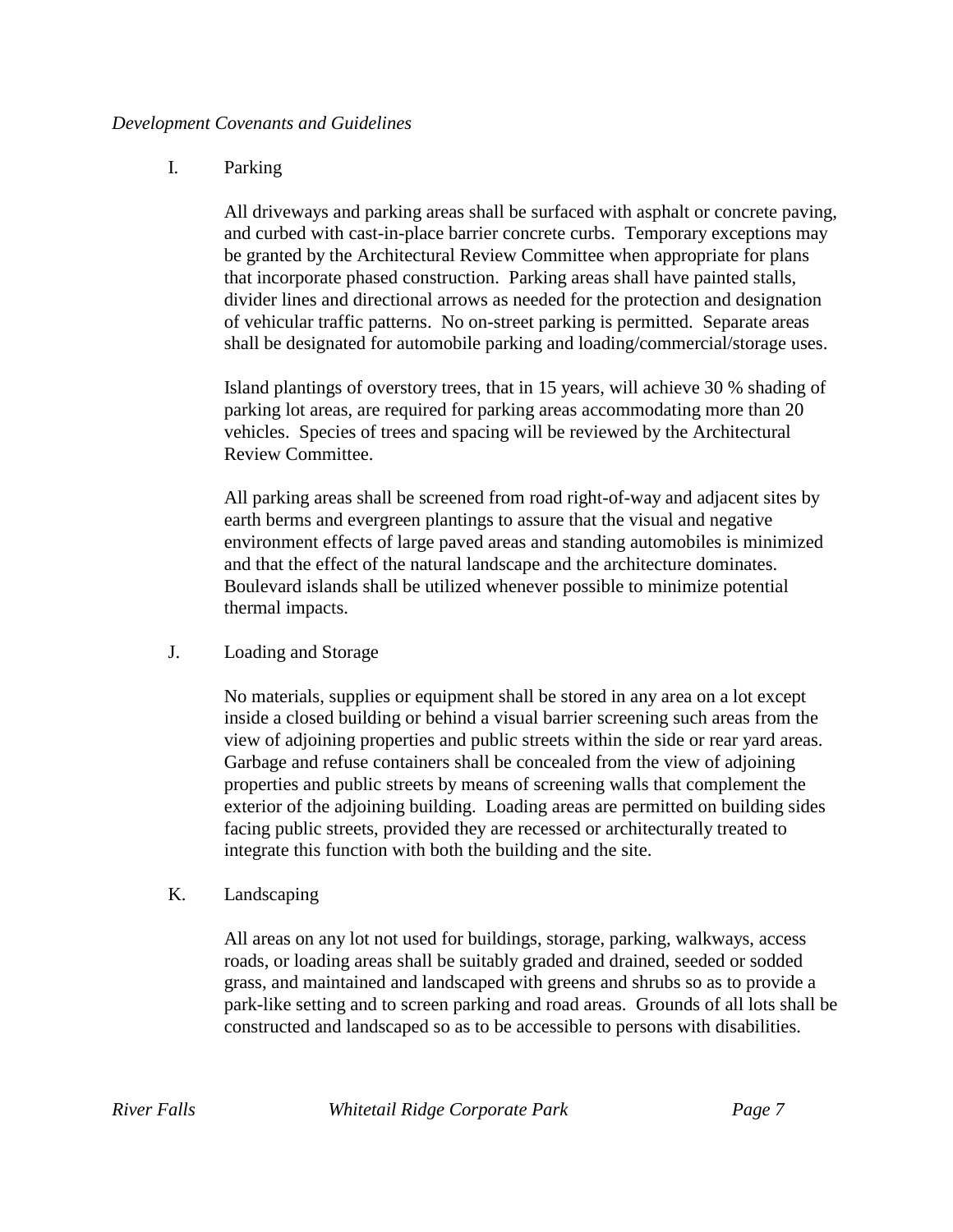Landscaping plans are required for all developments and are subject to the approval of the Architectural Review Committee as part of the site plan approval process. All lots shall be landscaped within 90 days of substantial completion of construction and issuance of Certificate of Occupancy in accordance with approved plans, weather permitting.

The landscape design should be complementary to common areas and previously developed areas. Plantings should provide for seasonal interest and should include a selection of coniferous and deciduous plants. Natural landscapes and indigenous vegetation shall be permitted and are encouraged in those areas not associated with the formal entries and common areas of buffers between properties that may be negatively impacted by said landscape. Annual flowers are recommended to accent or supplement to basic permanent landscape plan.

Landscaping must be maintained in a sightly and well-kept condition. If landscaping is not properly maintained by the owner, the RFEDC may undertake such maintenance as may be necessary and may charge the cost of such maintenance to the owner, and such charge shall be collectible as an assessment, and City shall have a lien therefore.

L. Amenities

Maintenance of hiking trails, bicycle/pedestrian paths, sidewalks, and other siterelated amenities along major thoroughfares of the Whitetail Ridge Corporate Park on lots is the responsibility of the owner or occupant.

M. Subdivision

No lot may be subdivided, and no portion of a lot may be sold or otherwise conveyed, without the written consent of the RFEDC, Planning Commission, and Common Council.

# **VI. PERFORMANCE STANDARDS**

A. Noise

All noise shall be muffled or otherwise controlled so as not to become objectionable due to intermittence, duration, beat, frequency, impulse character, periodic character, or shrillness. Sound levels at the property boundary of any individual parcel shall not exceed the following decibel levels:

|--|

*Page 8 Whitetail Ridge Corporate Park River Falls*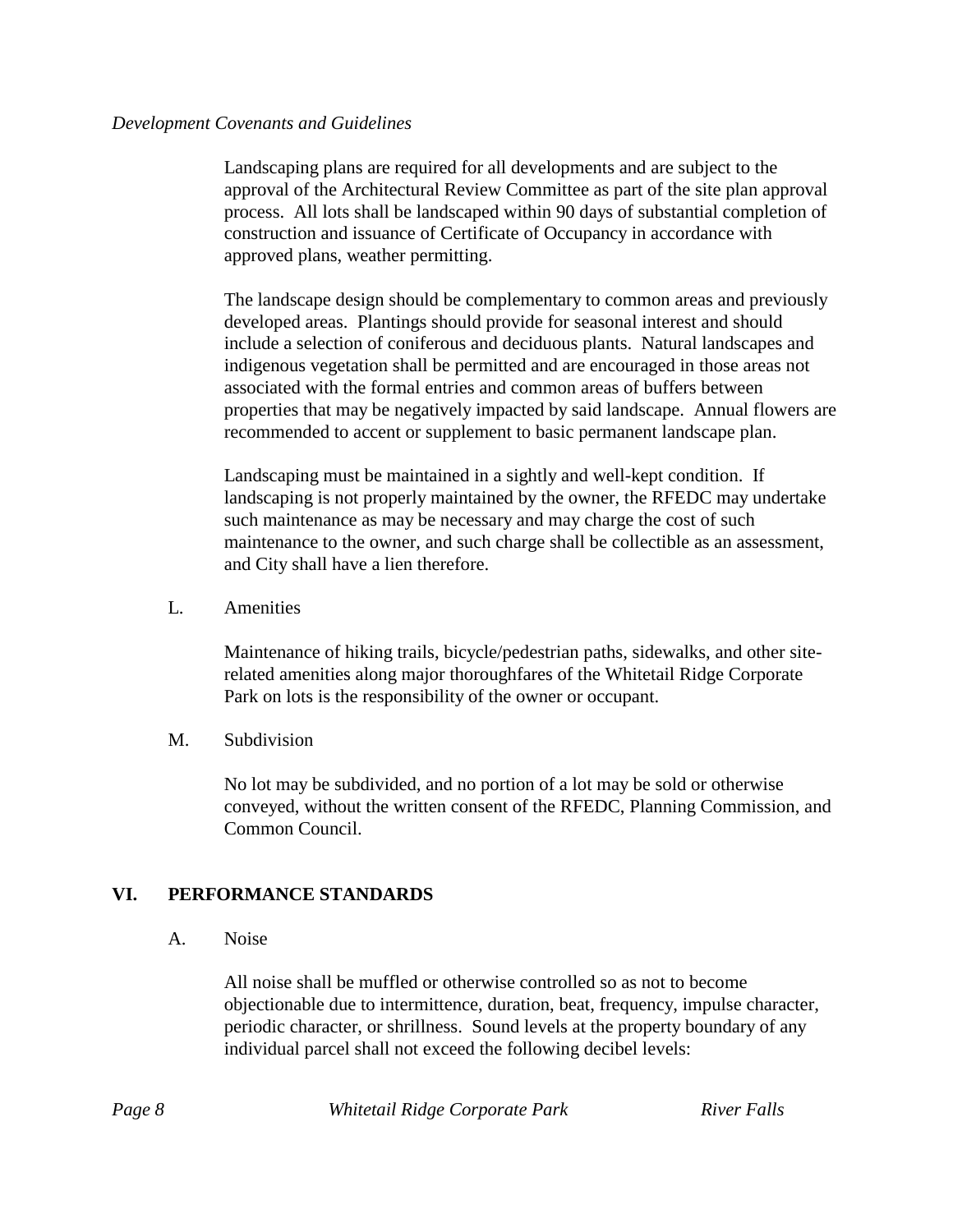| Frequency, Cycles | Maximum Sound Level - Decibels |                   |
|-------------------|--------------------------------|-------------------|
| Per Second        | 7 a.m. - 10 p.m.               | 10 p.m. $-7$ a.m. |
| $0 - 75$          | 72                             | 67                |
| $75 - 150$        | 67                             | 62                |
| $150 - 300$       | 59                             | 54                |
| $300 - 600$       | 52                             | 47                |
| $600 - 1200$      | 46                             | 41                |
| $1200 - 2400$     | 40                             | 35                |
| $2400 - 4800$     | 34                             | 29                |
| over $4800$       | 32                             | 27                |

#### B. Vibration

There shall be no operation or activity which would cause ground transmitted vibrations in excess of the limits set forth below the boundary of this district under any conditions, nor beyond the property line if it would adversely affect any other use within the district.

| Maximum Permitted Displacement Along |
|--------------------------------------|
| Sub-Division Boundaries (in inches)  |
| .0008                                |
| .0005                                |
| .0002                                |
| .0002                                |
| .0001                                |
|                                      |

#### C. Smoke

Industries which operate on coal and produce smoke will not be permitted in the Park, and no operation may produce obnoxious or continuous smoke, as measured at the point of emission, by any means.

D. Fumes and Gases

Fumes or gases shall not be emitted at any point in concentrations or amounts that are noxious, toxic or corrosive. In no event shall the emission of fumes or gases from a facility exceed at the point of emission any standards set forth in any law, regulation or ordinance of any federal, state, or local entity or agency having jurisdiction.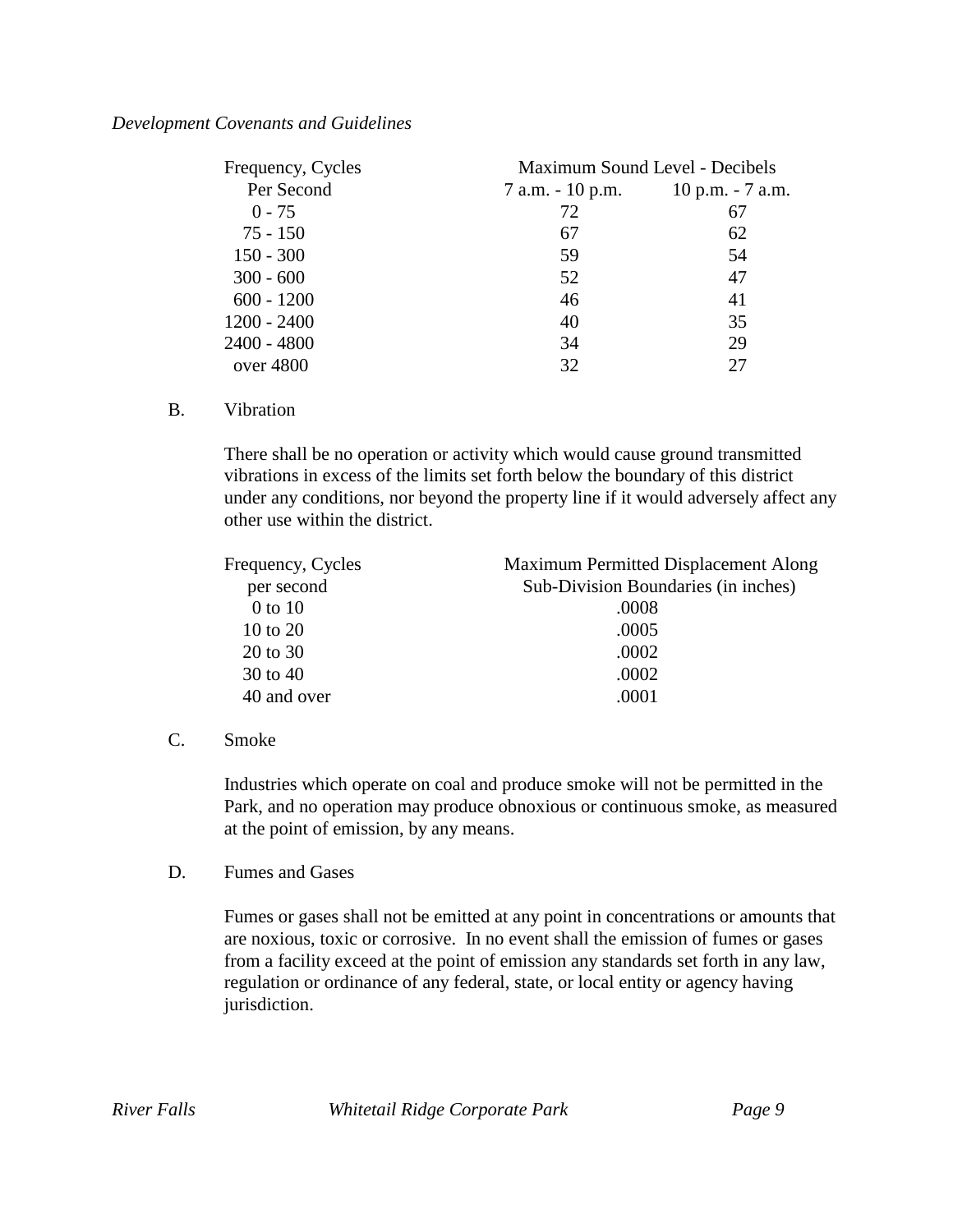E. Dust

Solid or liquid particles shall not be emitted at any point in concentrations exceeding 0.3 grains per cubic foot of the conveying gas or air.

F. Odors

Obnoxious odors shall not be permitted. Measurements shall be at the property line.

G. Fire or Explosive Hazard

All operations shall be carried on with reasonable precautions against fire and explosion hazards. Buildings shall be constructed in accordance with all applicable codes regarding such hazards.

H. Toxic Matter

No use shall, for any period of time, discharge across the boundaries of the parcel wherein it is located, toxic matter in such concentrations as to violate any existing regulations or be detrimental to, or endanger the public health, safety, comfort, or welfare, or cause injury or damage to property or individuals.

I. Liquid Waste

No waste shall be discharged into a storm sewer or drainage area except clear and unpolluted water. All waste discharged into the City's sanitary sewer shall meet the requirements established by the State of Wisconsin and the City of River Falls.

J. Electrical Emissions

There shall be no electrical emission beyond the property line which would adversely affect any other use.

K. Glare and Heat

There shall be no reflection or radiation, directly or indirectly, of glare or heat beyond the boundary of this district under any conditions, nor beyond the property line if it would adversely affect any other use within the district.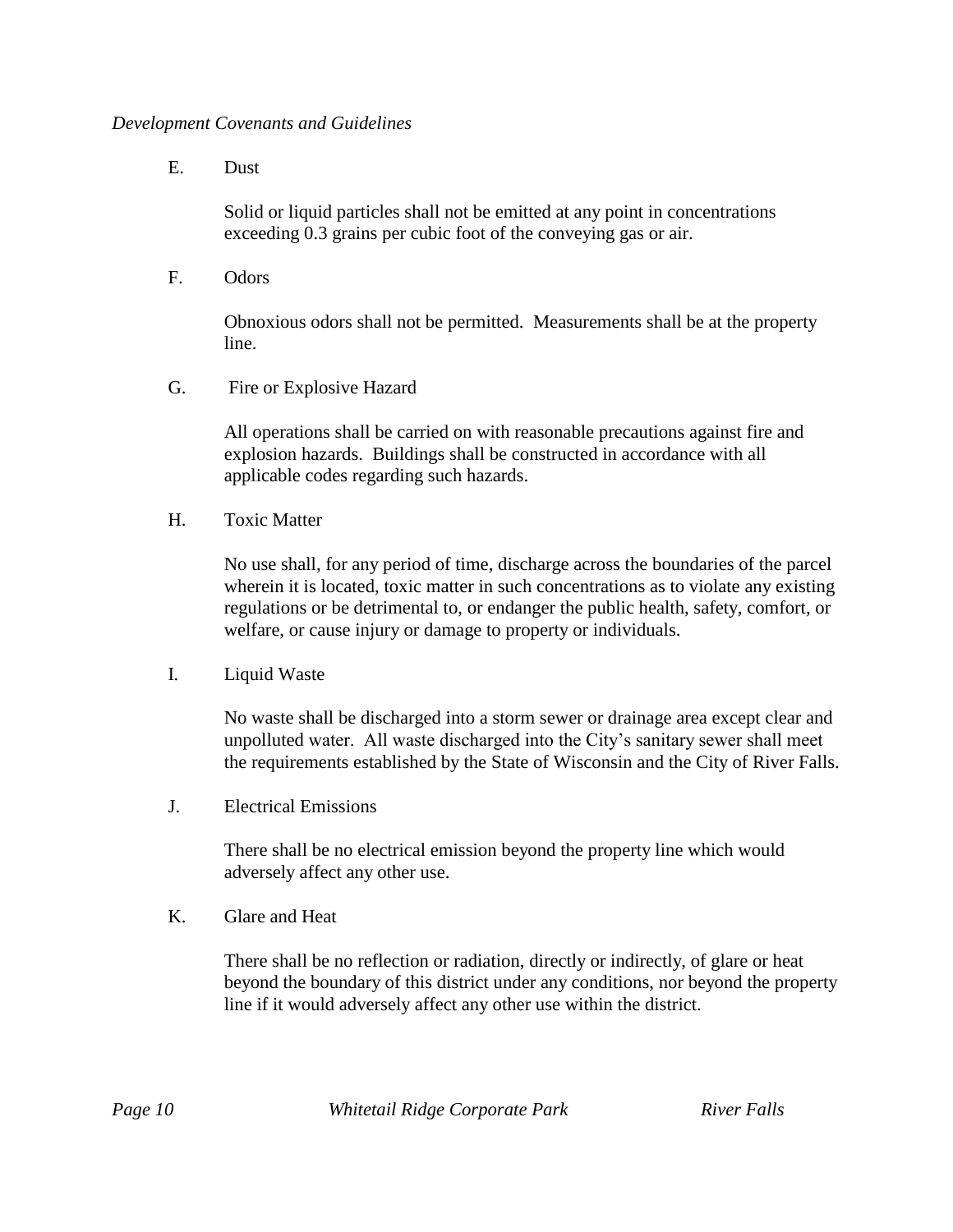L. Ionizing Radiation

No operations in the Park shall cause any dangerous radiation, at any property line, in accordance with the United State Atomic Energy Commission, Title 10, Chapter1, Part 20 "Standards for Protection Against Radiation" dated August 9, 1986 (or any subsequent revisions of these regulations), the Radiation Protection Standards issued by the Federal Radiation Council, and the National Committee Radiation Handbook.

M. Compliance Generally

All activities must comply with all laws, regulations, ordinances, and standards established by any authority having jurisdiction with regard to such activities.

# **VII. ARCHITECTURAL REVIEW COMMITTEE**

The Architectural Review Committee will review and recommend approval to the City all plans for development in the Park. The Committee shall consist of a minimum of a quorum of the members of the River Falls Economic Development Corporation and up to four (4) representatives of lots, e.g. property owners other than City of River Falls, up to a maximum committee size of fifteen (15) members. Approval shall be by a simple majority of those present or responding to a review request. Approval of the Committee does not imply compliance with other applicable building codes, permitting process, or other requirements.

# **VIII. CONSTRUCTION OF IMPROVEMENTS**

All proposals for development must be submitted to and approved by the Architectural Review Committee prior to submission of construction documents. Customary review of site plans by City staff for technical compliance should be scheduled prior to review by the Committee. Work scheduling and estimated completion dates should be included with plans. Approvals under this section do not remove the obligation to obtain all other necessary construction permits that may be required by the City or other agency. Submissions shall include the following:

- A. Site Plan
	- i. Building footprints and dimensions to property lines
	- ii. Building roof overhangs
	- iii. Configuration of parking and vehicular circulation areas
	- iv. Parking lot lighting locations
	- v. Truck service, loading area, trash enclosures
	- vi. Setback lines and easements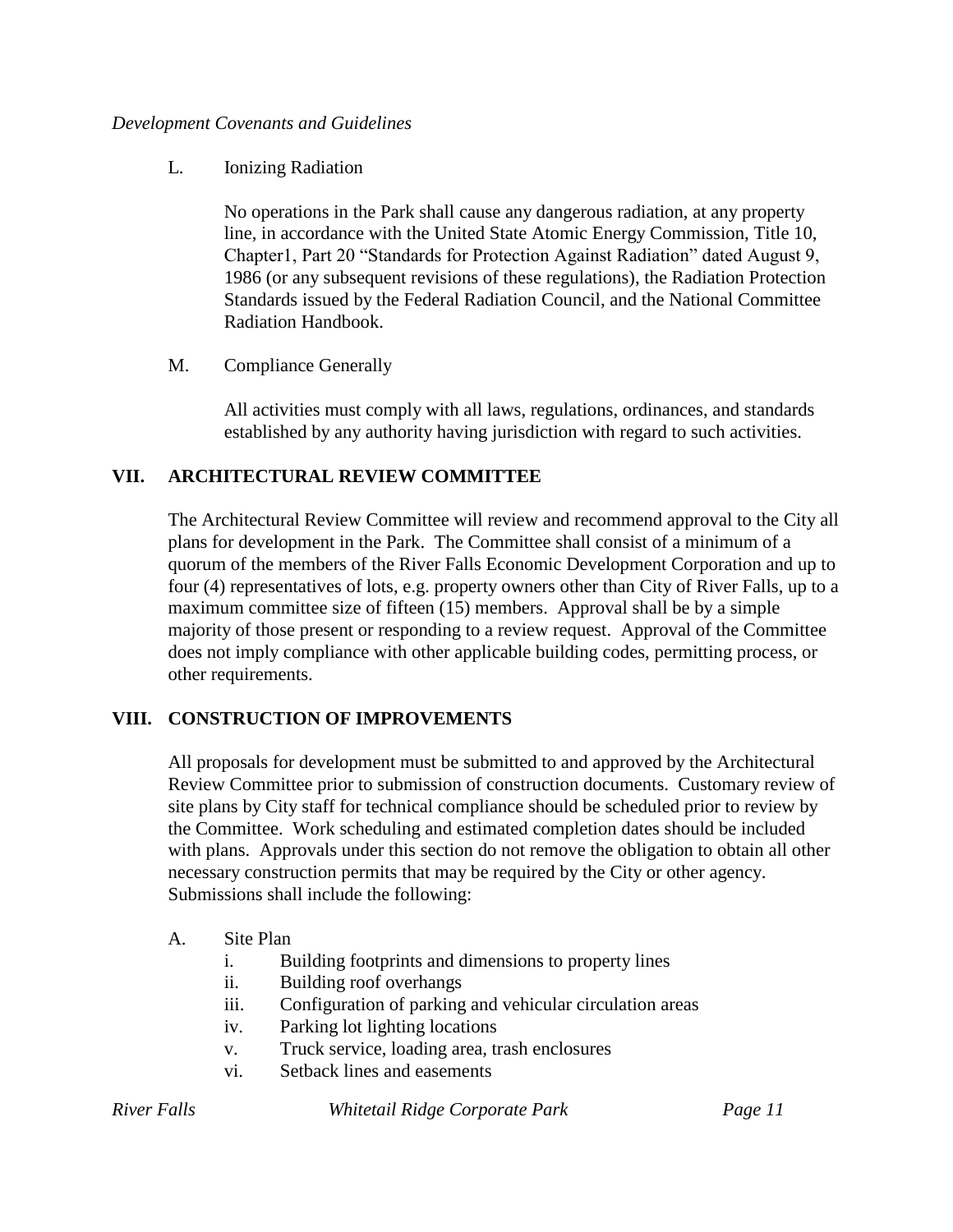- vii. Location of on-site transformers, gas meters, switchgear
- viii. Adjacent roadways
- ix. Parcel area, building floor area, coverage ratios, total parking, estimated employment at peak, anticipated shift schedules
- B. Grading, Drainage, and Erosion Control Plan
	- i. Proposed finish grades, slopes, building pad elevation
	- ii. Site drainage structures and runoff calculations
	- iii. Grades of existing streets and curbs

Site drainage and erosion control plans must be integrated with the Park's regional stormwater management plans and comply with the City's Surface Water Management Plan. Drainage and erosion control submittals shall follow the format prescribed by the Surface Water Management Plan and City Ordinances.

- C. Landscape Plan
	- i. Plant materials, spacings, and sizes
	- ii. Walkways and paved areas
	- iii. Other landscape features
- D. Building Elevations
	- i. Wall and roof materials, textures, and colors
	- ii. Location of wall-mounted signs and lighting
	- iii. Roof and parapet heights above ground floor line
	- iv. Profile or room-mounted equipment
	- v. Roof elevations above finished floor
- E. Conceptual Graphics
	- i. Ground, wall mounted, and directional signs
	- ii. Locations, designs, materials, colors, textures, heights, area, illumination, typography

# **IX. STORMWATER CONTROL**

Stormwater runoff shall be properly channeled into storm drains and/or pond areas and shall not be permitted to flow over walkways. All roof stormwater must be collected by a system constructed inside the exterior walls of the building or by a system that blends into the facade of the building and discharged less than 2 feet above grade of the point of discharge, or be conducted directly to the storm drainage system. Alternatives other than gutter and downspout systems shall be considered relative to impacts on pedestrian and vehicle areas and integration with other lot-based and regional stormwater management systems, structures and objectives.

*Page 12 Whitetail Ridge Corporate Park River Falls*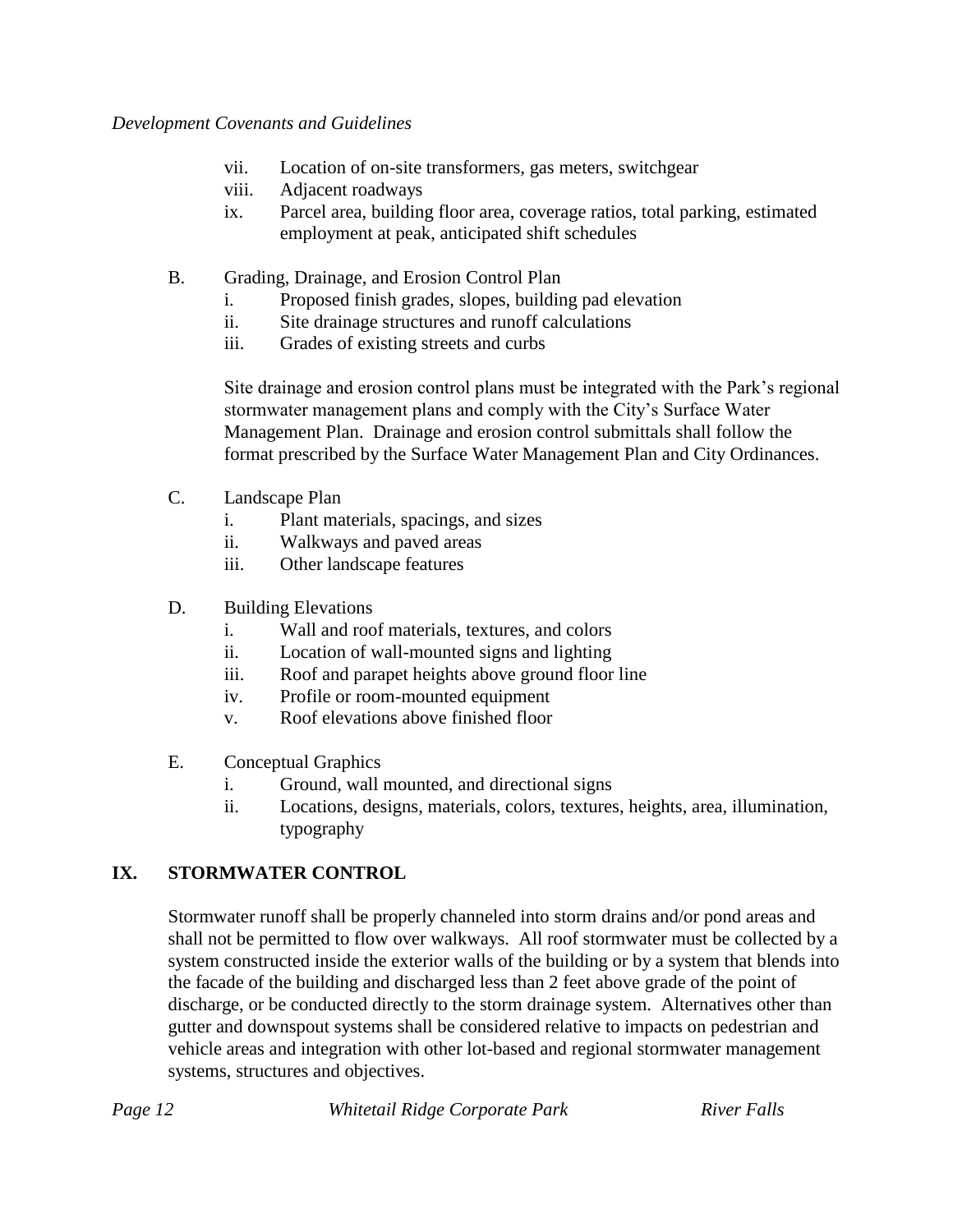Infiltration on each property is encouraged. Development proposals beyond the noimpact threshold specified in the City's stormwater management plan should implement best management practices consistent with that plan. Improvements which direct stormwater runoff to the detriment of other property owners are prohibited. Each owner shall take the necessary precautions to ensure that stormwater drainage form the owner's lot is not contaminated with motor vehicle fuels and lubricants, salt, or other chemical compounds that are detrimental to aquatic life.

# **X. ENFORCEMENT**

Each owner shall comply with and shall assume ownership of lots or sites within the Park subject to all laws, rules and regulations of governmental authorities having jurisdiction over the property, the provisions of these Covenants and all amendments or supplements to the foregoing. Failure to comply with any of the foregoing shall be grounds for commencement of an action for the recovery of damages, or injunctive relief, or both, by city or any owner, in any court or administrative tribunal having jurisdiction, against any owner violating or attempting to circumvent any of the aforesaid, or against any owner to enforce any lien created by these Covenants.

Any waiver or failure to enforce any provision of these Covenants in a particular situation shall not be deemed a waiver or abandonment of such provision as it may apply in any other situation or to the same or a similar situation at any other location in the Park or any other provision of these Covenants. The failure of the RFEDC or any property owner to enforce any Covenant herein contained shall in no event be deemed a waiver of the right to do so thereafter or of the right to enforce any other Covenant. Any waiver of enforcement by one benefitted party is not binding on other benefitted parties.

# **XI. ASSESSMENTS**

For all common areas, the City shall be responsible for the care, maintenance, and repair of trees, bushes, grass, flowers, berms, street lighting and other common area lighting, Park identification signs, directional signage, mall, central pond, detention ponds, drainage and other improvements located on common areas or associated therewith. The actual cost of such area, maintenance and repair, together with reasonable costs associated with the administration thereof, such as but not limited to labor, equipment, management, maintenance and supervision, insurance, and the actual costs of all real estate taxes attributed to common area, shall be assessed to each lot on a prorata basis and shall be a corporate obligation of the lot owner. Each owner agrees to pay to City any or all annual or special assessments approved by the City. No owner of a site may avoid any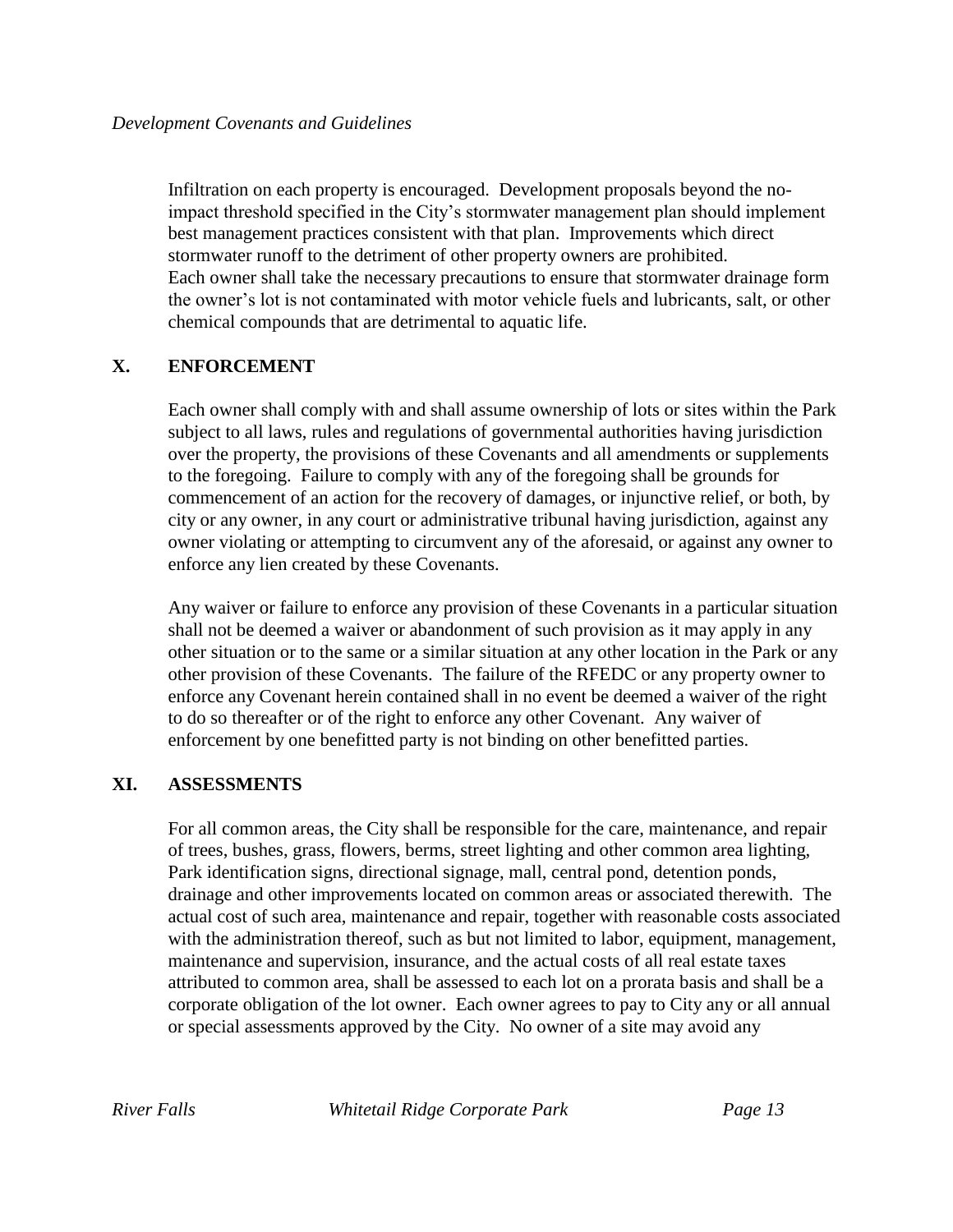of all annual or special assessments approved by the City. No owner of a site may avoid liability for the assessment provided for herein for nonuse of the common areas or by abandonment of a lot or site or in any other manner.

Each owner shall pay a proportion share of the annual assessment computed by multiplying the total annual assessment by a fraction, the numerator of which is the area expressed in square feet of the owner's lot or lots, and the denominator of which is the total usable area of the Park.

This procedure is not intended to be, and will not be used as, a substitute for the special assessment process that applies in the case of municipal capital improvements.

# **XII. ASSIGNMENT**

Any and all rights, powers, and reservations herein contained may be assigned to any person, corporation or association which will assume the duties of the RFEDC, subject to and duly authorized by the Common Council, pertaining to the particular rights, powers and reservations assigned, and upon any person, corporation or association evidencing its consent in writing to accept such assignment and assume such duties as are given and assumed by the RFEDC herein. The term "RFEDC" as used herein includes all such assignees and their heirs, successors and assigns. If at any time the RFEDC ceases to exit and has not made such an assignment, a successor to the RFEDC may be appointed in the same manner as these Covenants may be terminated, extended, modified, or amended hereunder.

# **XIII. WAIVER**

Neither the River Falls Economic Development Corporation, the Architectural Review Committee, nor the City of River Falls nor their successors or assigns shall be liable to any Owner or Occupant of the subject property by reason of any mistake in judgement, negligence, nonfeasance, action, action, or inaction or for the enforcement or failure to enforce any provision of these Covenants. Every Owner or Occupant of any of said property by acquiring its interest therein agrees that it will not bring any action or suit against the City or the RFEDC to recover any such damages or to seek equitable relief because of same.

# **XIV. RUNS WITH LAND**

This Declaration shall run with and bind the property, and shall inure to the benefit of and be enforceable by the City, the owners of lots in the Park and their respective successors, assigns, heirs, executors, administrators, and personal representatives, beginning on the date this Declaration is adopted, and continuing through and including July 1, 2005, after

*Page 14 Whitetail Ridge Corporate Park River Falls*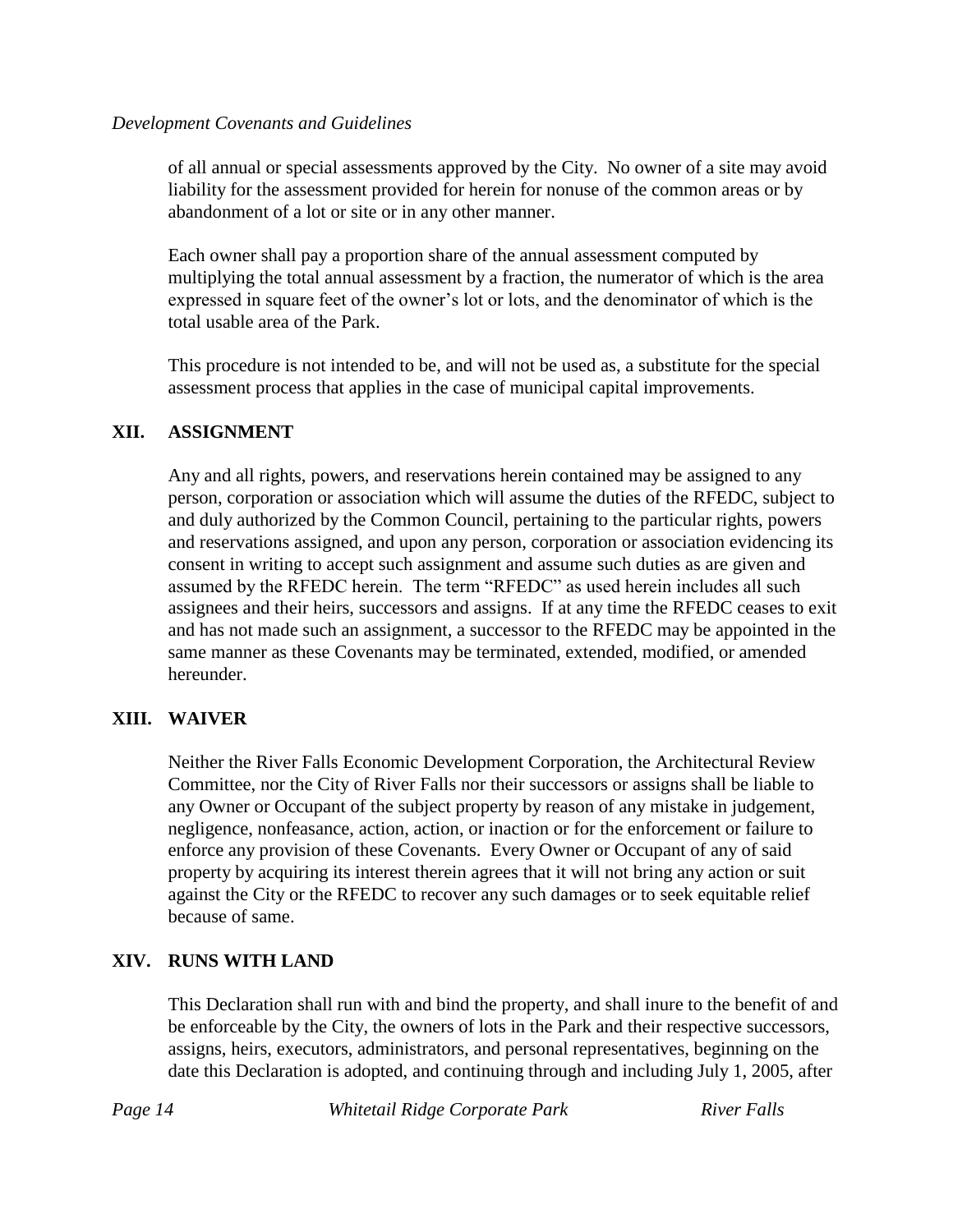which time they shall automatically be extended for successive periods of ten years, unless a change is approved pursuant to Article XVIII.

# **XV. RIGHTS OF MORTGAGEES**

No breach or violation of these covenants, conditions, and restrictions shall defeat or render invalid the lien of any mortgage, deed of trust, or similar instrument securing a loan made in good faith and for value with respect to the development or permanent financing of any lot or portion thereof; provided that all of these restrictions shall be binding upon and effective against any subsequent Owner of the property or any portion thereof whose title is acquired by foreclosure, trustee's sale, deed in lieu of foreclosure, or otherwise pursuant to such lien rights. The lien of an assessment under Article XI is hereby subordinate to the lien of any mortgage on a lot in the park, provided that the mortgage secures only funds actually advanced to the lot owner (or its predecessor) for purposes relating to the lot, or the improvements, fixtures or equipment located thereon.

# **XVI. SEVERABILITY**

The invalidity or unenforceability of any term, condition, or provision of this Declaration for any reason, whether by court order or otherwise, shall in no manner affect the validity or enforceability of any other term, condition, or provision hereof, all of which shall remain in full force and effect for the term of the Declaration and any extension thereof.

# **XVII. AMENDMENTS**

No amendment, modification or termination of these covenants may be enacted for a period of three years from the date of recording with the St. Croix Register of Deeds. The Covenants, agreements, conditions, and reservations established herein may be waived, terminated, amended, or modified, as to the whole of the Park or any portion thereof, with the written consent of 75% of the property owners, and by resolution duly passed by the RFEDC, Planning Commission, and Common Council. Until such time as there are Four (4) tenant companies in the Park, unanimous approval of all owners is required for amendments to Article I, II, III, and Sections A and B of Article IV. Such modification of amendment shall only become effective upon the execution and recording of a written document in the Register of Deeds Office, St. Croix County, Wisconsin.

It is recognized and understood that the substantive provisions of these Covenants have also been adopted by the City as zoning restrictions and regulations pertaining to the Park. In the event these Covenants are modified or amended, in order for such modification or amendment to be fully effective and enforceable, a similar amendment to the zoning regulations governing the Park is also required and should be obtained simultaneously.